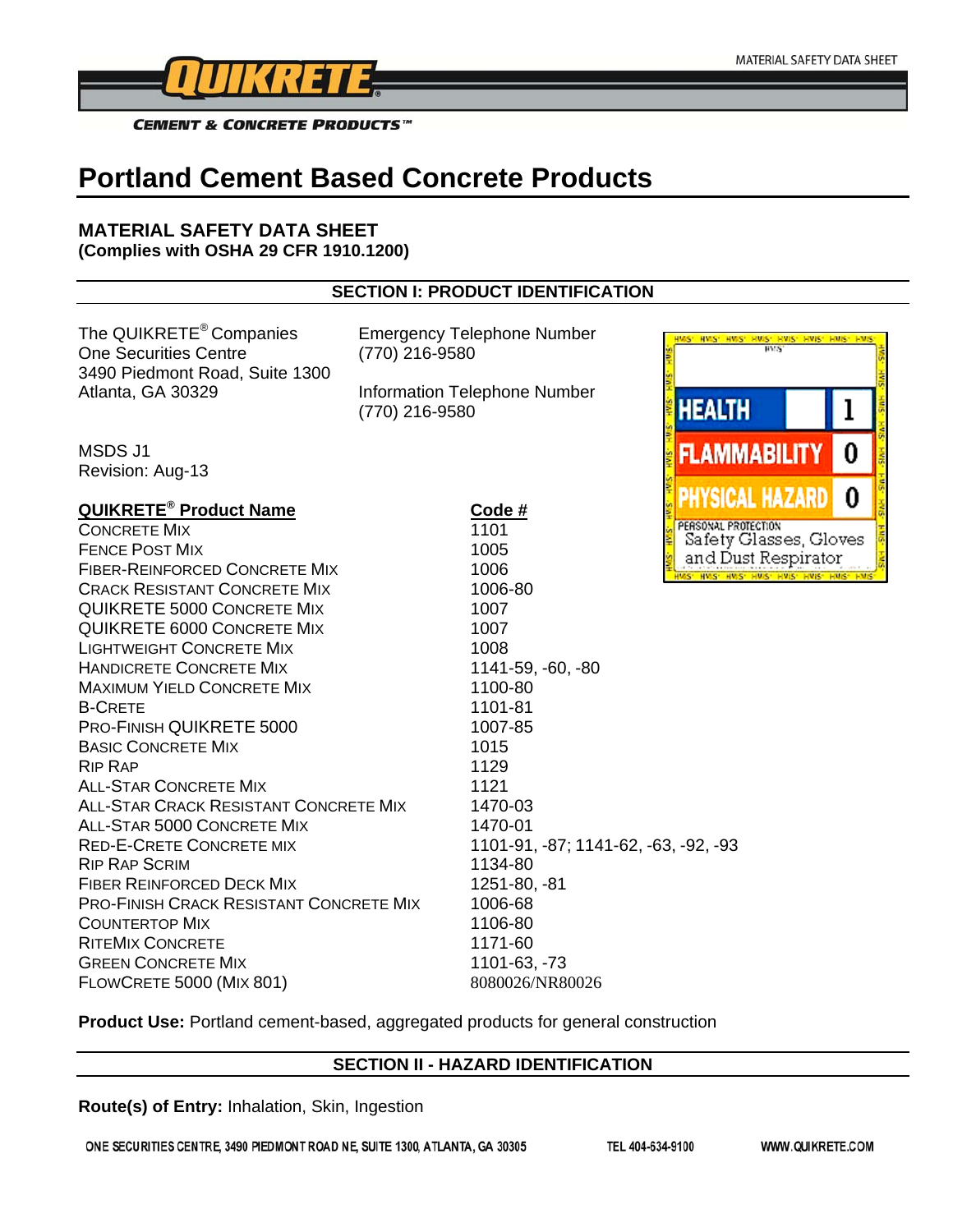

**CEMENT & CONCRETE PRODUCTS**<sup>\*\*</sup><br>**Acute Exposure:** Product becomes alkaline when exposed to moisture. Exposure can dry the skin, cause alkali burns and affect the mucous membranes. Dust can irritate the eyes and upper respiratory system. Toxic effects noted in animals include, for acute exposures, alveolar damage with pulmonary edema.

**Chronic Exposure:** Dust can cause inflammation of the lining tissue of the interior of the nose and inflammation of the cornea. Hypersensitive individuals may develop an allergic dermatitis.

**Carcinogenicity:** Since Portland cement and blended cements are manufactured from raw materials mined from the earth (limestone, marl, sand, shale, etc.) and process heat is provided by burning fossil fuels, trace, but detectable, amounts of naturally occurring, and possibly harmful, elements may be found during chemical analysis. Under ASTM standards, Portland cement may contain 0.75 % insoluble residue. A fraction of these residues may be free crystalline silica. Respirable crystalline silica (quartz) can cause silicosis, a fibrosis (scarring) of the lungs and possibly cancer. There is evidence that exposure to respirable silica or the disease silicosis is associated with an increased incidence of Scleroderma, tuberculosis and kidney disorders.

| <b>Carcinogenicity Listings:</b> | NTP:<br>OSHA:<br>IARC Monographs:<br>California Proposition 65: Known carcinogen | Known carcinogen<br>Not listed as a carcinogen<br>Group 1 Carcinogen |
|----------------------------------|----------------------------------------------------------------------------------|----------------------------------------------------------------------|
|                                  |                                                                                  |                                                                      |

NTP: The National Toxicology Program, in its "Ninth Report on Carcinogens" (released May 15, 2000) concluded that "Respirable crystalline silica (RCS), primarily quartz dusts occurring in industrial and occupational settings, is *known to be a human carcinogen*, based on sufficient evidence of carcinogenicity from studies in humans indicating a causal relationship between exposure to RCS and increased lung cancer rates in workers exposed to crystalline silica dust (reviewed in IAC, 1997; Brown *et al*., 1997; Hind *et al*., 1997)

IARC: The International Agency for Research on Cancer ("IARC") concluded that there was "*sufficient evidence* in humans for the carcinogenicity of crystalline silica in the forms of quartz or cristobalite from occupational sources", and that there is "*sufficient evidence* in experimental animals for the carcinogenicity of quartz or cristobalite." The overall IARC evaluation was that "crystalline silica inhaled in the form of quartz or cristobalite from occupational sources is *carcinogenic to humans (*Group 1)." The IARC evaluation noted that "carcinogenicity was not detected in all industrial circumstances or studies. Carcinogenicity may be dependent on inherent characteristics of the crystalline silica or on external factors affecting its biological activity or distribution of its polymorphs." For further information on the IARC evaluation, see IARC Monographs on the Evaluation of carcinogenic Risks to Humans, Volume 68, "Silica, Some Silicates." (1997)

**Signs and Symptoms of Exposure:** Symptoms of excessive exposure to the dust include shortness of breath and reduced pulmonary function. Excessive exposure to skin and eyes especially when mixed with water can cause caustic burns as severe as third degree.

**Medical Conditions Generally Aggravated by Exposure:** Individuals with sensitive skin and with pulmonary and/or respiratory disease, including, but not limited to, asthma and bronchitis, or subject to eye irritation, should be precluded from exposure. Exposure to crystalline silica or the disease silicosis is associated with increased incidence of scleroderma, Tuberculosis and possibly increased incidence of kidney lesions.

**Chronic Exposure:** Dust can cause inflammation of the lining tissue of the interior of the nose and inflammation of the cornea. Hypersensitive individuals may develop an allergic dermatitis. (May contain trace (<0.05 %) amounts of chromium salts or compounds including hexavalent chromium, or other metals found to be hazardous or toxic in some chemical forms. These metals are mostly present as trace substitutions within the principal minerals)

ONE SECURITIES CENTRE, 3490 PIEDMONT ROAD NE, SUITE 1300, ATLANTA, GA 30305

TEL 404-634-9100

WWW.QUIKRETE.COM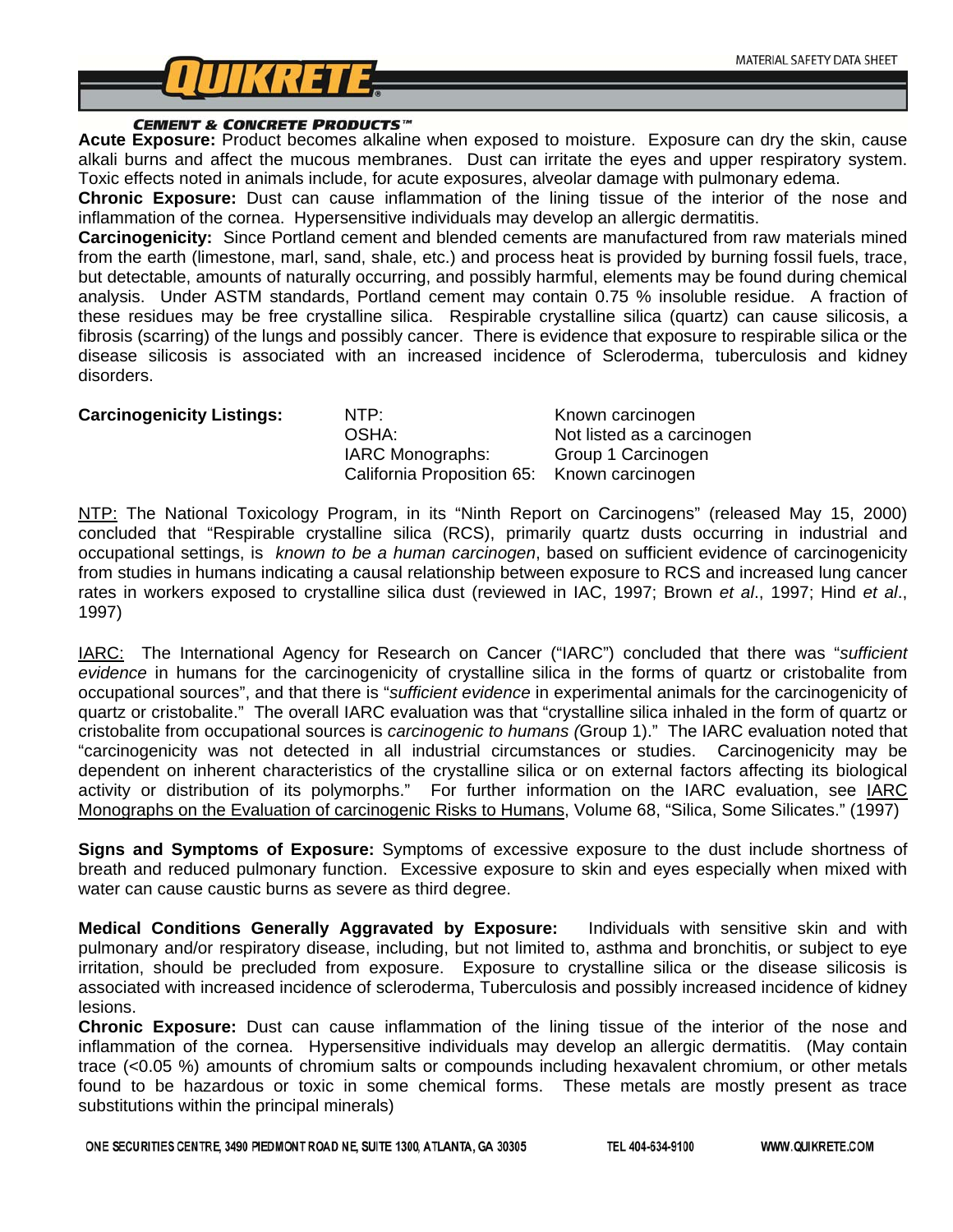

**CEMENT & CONCRETE PRODUCTS**<sup>"</sup><br>Medical Conditions Generally Aggravated by Exposure: Individuals with sensitive skin and with pulmonary and/or respiratory disease, including, but not limited to, asthma and bronchitis, or subject to eye irritation, should be precluded from exposure.

| <b>SECTION III - HAZARDOUS INGREDIENTS/IDENTITY INFORMATION</b> |                             |                  |                        |                         |
|-----------------------------------------------------------------|-----------------------------|------------------|------------------------|-------------------------|
| <b>Hazardous Components</b>                                     | CAS No.                     | %                | PEL (OSHA)<br>$mg/M^3$ | TLV (ACGIH)<br>$mg/M^3$ |
| <b>Portland Cement</b><br>Lime                                  | 65997-15-1<br>01305-62-0    | 10-30<br>$0 - 5$ | 5<br>5                 | 5<br>5                  |
| Silica Sand, crystalline                                        | 14808-60-7                  | 70-90            | 10<br>% $SiO2+2$       | 0.025 (respirable)      |
| May contain one or more of the following ingredients:           |                             |                  |                        |                         |
| Amorphous Silica<br>(From fly Ash)                              | 07631-86-9                  | 80<br>% $SiO2+2$ | 10                     |                         |
| Alumina (From Fly Ash)                                          | 01344-28-1                  | 5                | 5                      |                         |
| Limestone Dust                                                  | 01317-65-3                  | 5                | 5                      |                         |
| Calcium Sulfate                                                 | 10101-41-4 or<br>13397-24-5 | 5                | 5                      |                         |

**Other Limits:** National Institute for Occupational Safety and Health (NIOSH). Recommended standard maximum permissible concentration=0.05 mg/M<sup>3</sup> (respirable free silica) as determined by a full-shift sample up to 10-hour working day, 40-hour work week. See NIOSH Criteria for a Recommended Standard Occupational Exposure to Crystalline Silica.

# **SECTION IV – First Aid Measures**

**Eyes:** Immediately flush eye thoroughly with water. Continue flushing eye for at least 15 minutes, including under lids, to remove all particles. Call physician immediately.

**Skin:** Wash skin with cool water and pH-neutral soap or a mild detergent. Seek medical treatment if irritation or inflammation develops or persists. Seek immediate medical treatment in the event of burns.

**Inhalation:** Remove person to fresh air. If breathing is difficult, administer oxygen. If not breathing, give artificial respiration. Seek medical help if coughing and other symptoms do not subside. Inhalations of large amounts of Portland cement require immediate medical attention.

**Ingestion:** Do not induce vomiting. If conscious, have the victim drink plenty of water and call a physician immediately.

# **SECTION V - FIRE AND EXPLOSION HAZARD DATA**

**Flammability:** Noncombustible and not explosive. **Auto-ignition Temperature:** Not Applicable **Flash Points:** Not Applicable

# **SECTION VI – ACCIDENTAL RELEASE MEASURES**

If spilled, use dustless methods (vacuum) and place into covered container for disposal (if not contaminated or wet). Use adequate ventilation to keep exposure to airborne contaminants below the exposure limit.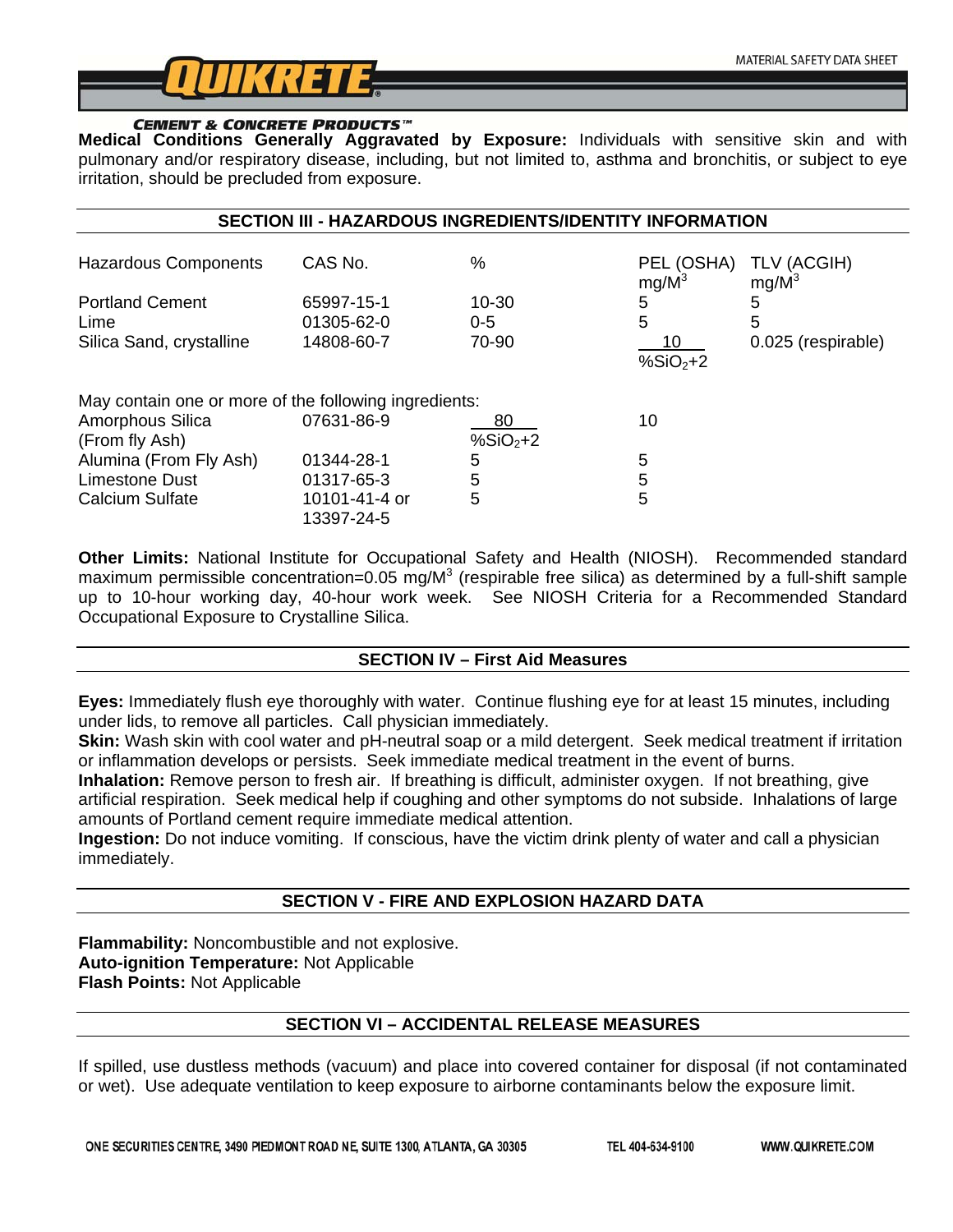

**CEMENT & CONCRETE PRODUCTS™** 

### **SECTION VII - PRECAUTIONS FOR SAFE HANDLING AND STORAGE**

Do not allow water to contact the product until time of use. DO NOT BREATHE DUST. In dusty environments, the use of an OSHA, MSHA or NIOSH approved respirator and tight fitting goggles is recommended.

### **SECTION VIII – EXPOSURE CONTROL MEASURES**

**Engineering Controls:** Local exhaust can be used, if necessary, to control airborne dust levels.

**Personal Protection:** The use of barrier creams or impervious gloves, boots and clothing to protect the skin from contact is recommended. Following work, workers should shower with soap and water. Precautions must be observed because burns occur with little warning -- little heat is sensed.

WARN EMPLOYEES AND/OR CUSTOMERS OF THE HAZARDS AND REQUIRED OSHA PRECAUTIONS ASSOCIATED WITH THE USE OF THIS PRODUCT.

**Exposure Limits:** Consult local authorities for acceptable exposure limits

### **SECTION IX - PHYSICAL/CHEMICAL CHARACTERISTICS**

**Appearance:** Gray to gray-brown colored powder; Some products contain coarse aggregates.

**Specific Gravity:** 2.6 to 3.15 **Melting Point:**<br> **Boiling Point:**  $\frac{1}{2700^{\circ}F}$  and **Vapor Pressure Boiling Point:** 

 $>2700$ <sup>o</sup>F **Vapor Pressure:** Not Available **Vapor Density:** Not Available **Evaporation Rate:** Not Available **Solubility in Water:** Slight **Containery Contains Color:** Not Available **Not Available pH:** 13 (10%) **Volatile Organic Content (VOC):** 0 g/L

#### **SECTION X - REACTIVITY DATA**

**Stability:** Stable.

**Incompatibility (Materials to Avoid):** Contact of silica with powerful oxidizing agents such as fluorine, chlorine trifluoride, manganese trioxide, or oxygen difluoride may cause fires

**Hazardous Decomposition or By-products:** Silica will dissolve in Hydrofluoric Acid and produce a corrosive gas – silicon tetrafluoride.

**Hazardous Polymerization:** Will Not Occur.

**Condition to Avoid:** Keep dry until used to preserve product utility.

# **SECTION XI – TOXICOLOGICAL INFORMATION**

**Routes of Entry:** Inhalation, Ingestion **Toxicity to Animals:** 

LD50: Not Available

LC50: Not Available

**Chronic Effects on Humans:** Conditions aggravated by exposure include eye disease, skin disorders and Chronic Respiratory conditions.

**Special Remarks on Toxicity:** Not Available

ONE SECURITIES CENTRE, 3490 PIEDMONT ROAD NE, SUITE 1300, ATLANTA, GA 30305

TEL 404-634-9100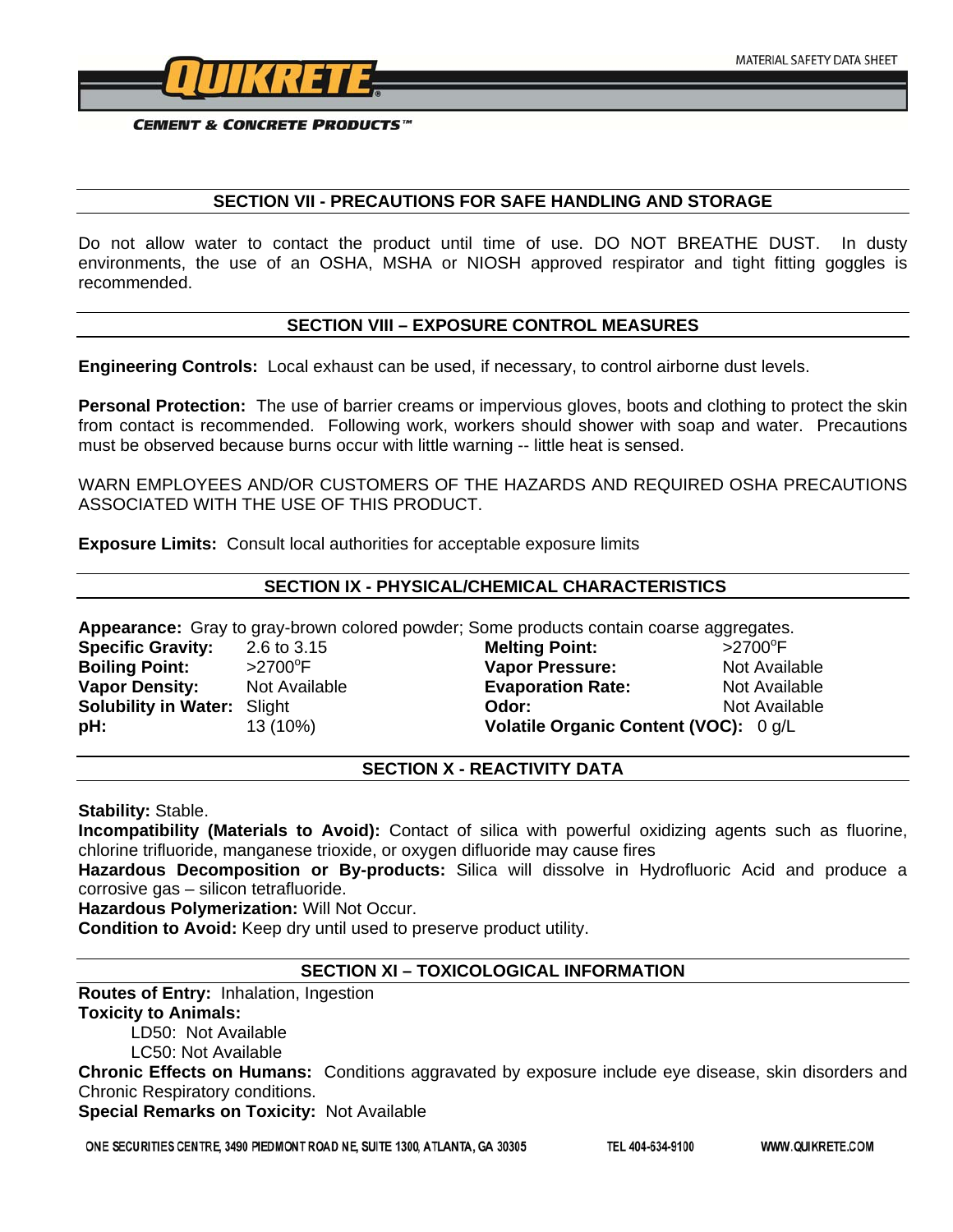

**CEMENT & CONCRETE PRODUCTS™** 

#### **SECTION XII – ECOLOGICAL INFORMATION**

**Ecotoxicity:** Not Available **BOD5 and COD:** Not Available **Products of Biodegradation:** Not available **Toxicity of the Products of Biodegradation:** Not available **Special Remarks on the Products of Biodegradation:** Not available

#### **SECTION XIII – DISPOSAL CONSIDERATIONS**

**Waste Disposal Method:** The packaging and material may be land filled; however, material should be covered to minimize generation of airborne dust. This product is not classified as a hazardous waste under the authority of the RCRA (40CFR 261) or CERCLA (40CFR 117&302).

### **SECTION XIV – TRANSPORT INFORMATION**

Not hazardous under U.S. DOT and TDG regulations.

### **SECTION XV – OTHER REGULATORY INFORMATION**

**US OSHA 29CFR 1910.1200:** Considered hazardous under this regulation and should be included in the employers' hazard communication program

**SARA (Title III) Sections 311 & 312:** Qualifies as a hazardous substance with delayed health effects **SARA (Title III) Section 313:** Not subject to reporting requirements

**TSCA (May 1997):** Some substances are on the TSCA inventory list

**Federal Hazardous Substances Act**: Is a hazardous substance subject to statues promulgated under the subject act

**California Regulation: WARNING:** This product contains chemicals known to the State of California to cause cancer, birth defects or other reproductive harm.

**Canadian Environmental Protection Act:** Not listed

**Canadian WHMIS Classification:** Considered to be a hazardous material under the Hazardous Products Act as defined by the Controlled Products Regulations (Class D2A, E- Corrosive Material) and subject to the requirements of Health Canada's Workplace Hazardous Material Information (WHMIS). This product has been classified according to the hazard criteria of the Controlled Products Regulation (CPR). This document complies with the WHMIS requirements of the Hazardous Products Act (HPA) and the CPR.

#### **SECTION XVI – OTHER INFORMATION**

| HMIS-III: |               | Health $-$ 0 = No significant health risk<br>$1 =$ Irritation or minor reversible injury possible<br>$2 =$ Temporary or minor injury possible<br>$3$ = Major injury possible unless prompt action is taken                       |
|-----------|---------------|----------------------------------------------------------------------------------------------------------------------------------------------------------------------------------------------------------------------------------|
|           | Flammability- | $4$ = Life threatening, major or permanent damage possible<br>$0 =$ Material will not burn<br>$1$ = Material must be preheated before ignition will occur<br>$2$ = Material must be exposed to high temperatures before ignition |

TEL 404-634-9100

WWW.QUIKRETE.COM